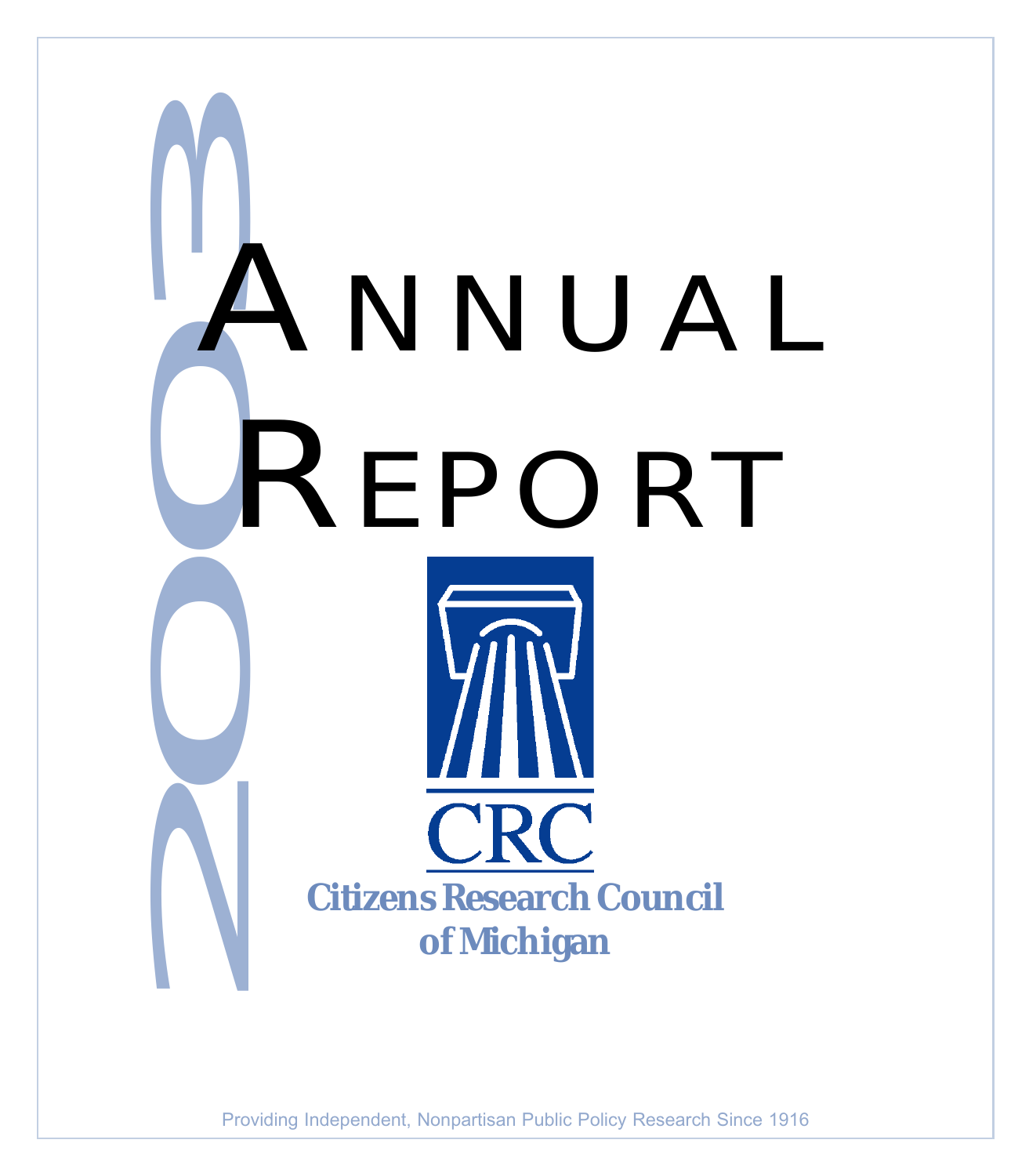# Letter from the Chair & President

months. A casual survey of those lists for 2003 will reveal that the top story in Michigan, rivaled only by the August blackout, was the continuing saga of the state budget. Even as the economy and the stock market showed strong signs of recovery, state policy makers repeatedly were forced to visit the budget in order to bring it back into balance. t the end of the year it is customary for jour-<br>
nalists to come up with lists of the most im-<br>
portant news stories of the preceding twelve<br>
months A casual survey of those lists for 2003 will nalists to come up with lists of the most important news stories of the preceding twelve

At the center of the debate on this major story was the Citizens Research Council of Michigan.

In early 2001, CRC had warned of a large and growing gap between Michigan general fund revenues and expenditures. Most important, CRC explained that this gap was a structural deficit, one that would not disappear as the economy recovered. CRC was the first organization, public or private, to correctly identify the nature and dimensions of the budget problem faced by the State of Michigan. CRC analyses in the following two and a half years have gone far toward shaping the public debate on the budget.

CRC received wide media coverage on its budget analyses and staff had made nearly 150 presentations on the problem to groups of various sizes by the end of 2003. Several of those presentations were made to units of local government which were concerned about the future of state revenue sharing or school aid. We have received many expressions of gratitude from local officials who found that CRC's projections gave them valuable lead-time in developing responses to revenue constraints.

One of the tributes came in the form of the 2003 Regional Ambassador Award from the Southeast Michigan Council of Governments, whose members appreciated the guidance afforded them by the budget data from CRC. We were told that it was the first time the award had been given to an organization for "spreading bad news."

Our recent state budget research exemplifies certain important characteristics of the work of CRC:

- • *It deals with important issues.* Whether it is state budget problems, state health care policy, education funding, ballot issues, or local finances, CRC analyses zero in on the most significant issues of the day for state-local government in Michigan.
- *It is timely.* Even the best information is of little value if it is too late. CRC analyses provide the best information available at or before the time it is needed.
- *It is understandable.* Although CRC reports often deal with complex issues, they are as free as possible from technical jargon, making them accessible to the widest audience.
- *It is reliable.* CRC makes every effort to assure the accuracy, objectivity, and independence of its work. These efforts pay off in analyses that citizens, policy makers, and the media can trust.
- *It is relevant to policy decisions.* While CRC does not lobby, policy makers at all levels value CRC reports for their usefulness in coming to decisions on the direction their units should take.

The year 2004 will be CRC's  $88<sup>th</sup>$ . With each passing year, the Research Council does a little more to solidify its place as Michigan's premier independent, nonpartisan public affairs research organization. With this *2003 Annual Report*, we provide a one-year glimpse of the breadth and depth of CRC research and why it should be supported.

> W. Frank Fountain Chair

Earl M. Ryan President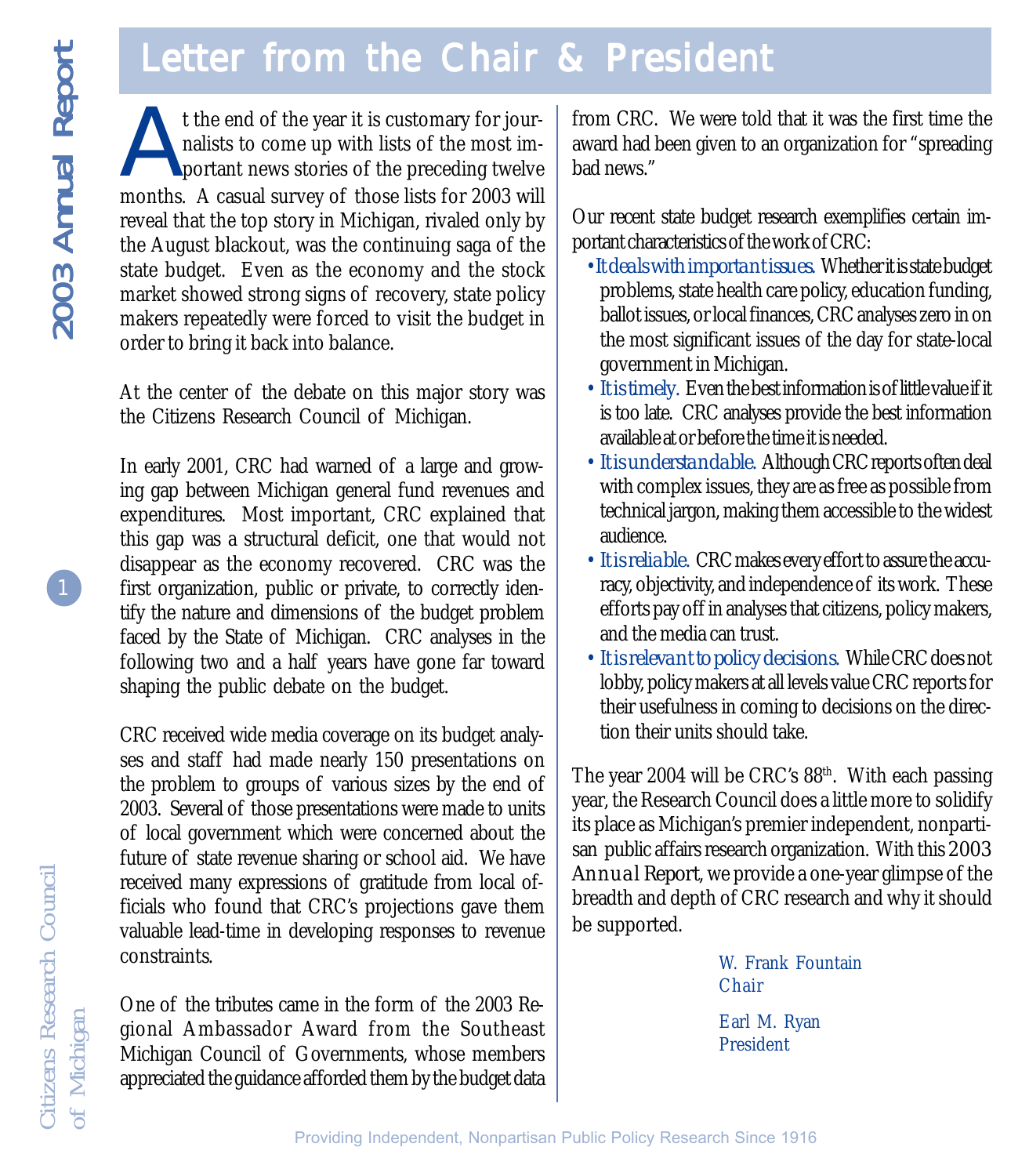$\left( 2\right)$ 

# About the Citizens Research Council

The Citizens Research Council is a privately funded, not-for-profit public affairs research organization.  $\blacksquare$  The objective of CRC is to provide factual, unbiased, independent information on significant issues concerning state and local government organization and finance. The Research Council believes that the use of this information will lead to sound, rational public policy formation in Michigan.

> Over the years, the Citizens Research Council has adhered to three principles - accuracy, objectivity, and independence and has earned a high degree of credibility with public officials and citizens.

The hallmark of the Citizens Research Council is timely, reliable information researched in an independent, nonpartisan manner. The Research Council does not lobby, support or oppose candidates for public office, or take positions on ballot issues. As a result of the objectivity of CRC, it is often the only organization that can address controversial issues in a credibile fashion.

### **CRC Core Values**

The single most distinguishing attribute of the work of the Citizens Research Council is credibility. Credibility is achieved and maintained over time by adherence to three principles: accuracy, objectivity, and independence.

**Accuracy** CRC staff strive to assure that every fact and every statement in a Research Council report is accurate and reliable in every respect. It is recognized that one small error in an otherwise wellresearched report can cast doubt on the entire report and that a succession of such errors can destroy the credibility of the organization.

**Objectivity** Although many issues considered by the Citizens Research Council have political undertones, CRC analyses are noted for their balanced, unbiased approach to such issues. The Citizens Research Council attempts to analyze and reflect as many responsible points-of-view as possible in the conduct and presentation of its research results.

**Independence** The Citizens Research Council attempts to define and represent the broader public interest in any given issue. The Research Council was not established to represent any special interest. Its value is derived in large measure from its independent stance on issues of public importance.

Over the years, the Citizens Research Council has adhered to these three principles and has maintained a high degree of credibility with public officials and citizens and has become the most respected voice on state and local government organization and finance in Michigan.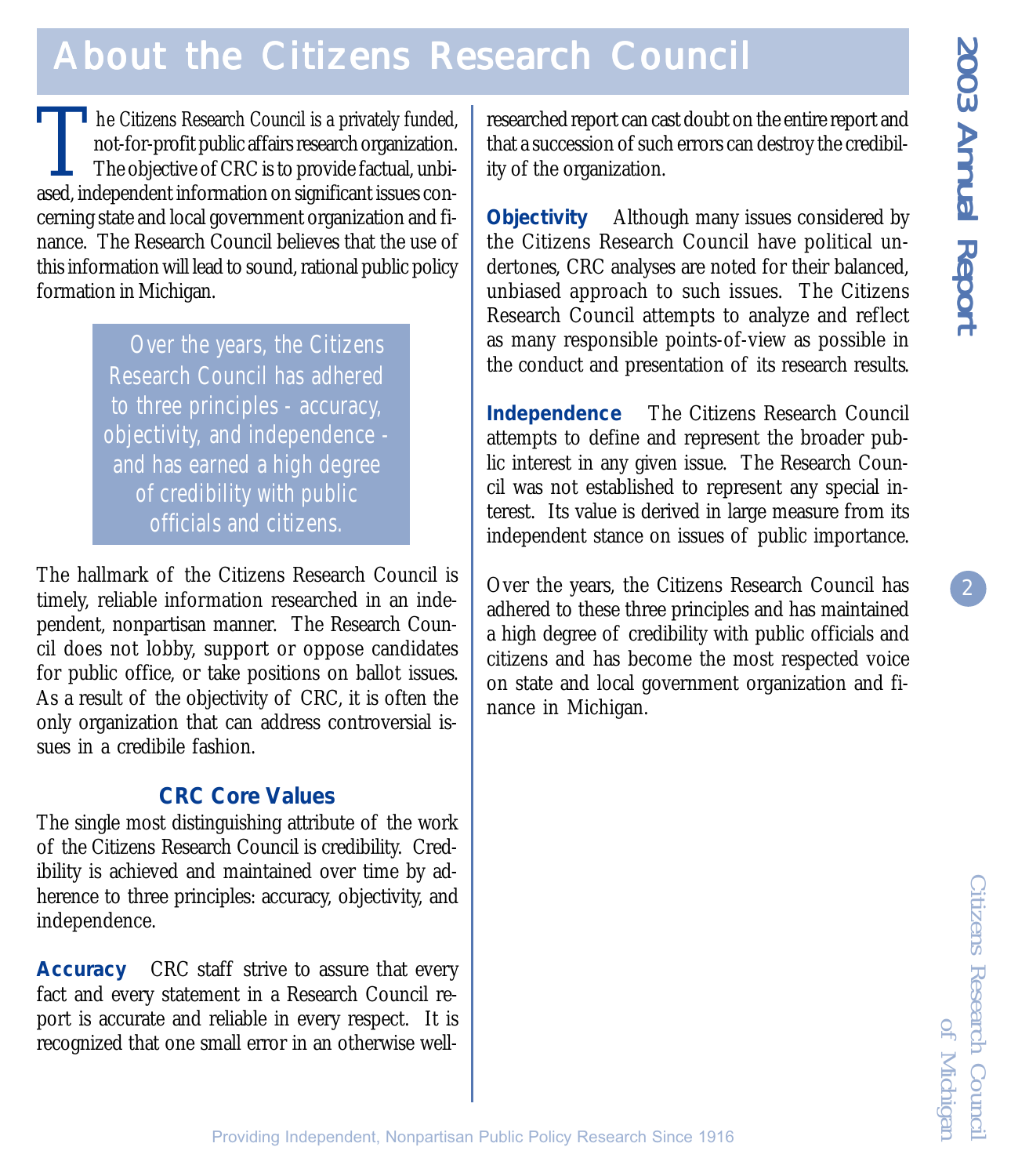# Research Highlights

I<br>buds n 2003, the Research Council focused on some of the most critical issues confronting Michigan. Research topics ranged from the chronic state budget problem to issues affecting the Michigan's Medicaid system. In addition, CRC published a major study of the organization of Michigan's education functions and released an updated analysis of the financial status of the state's hospitals. In 2003, CRC continued to build on its reputation of providing policy makers and opinion leaders with independent, nonpartisan information necessary to affect sound government decision making.

### **CRC Memorandums**

**Series on Medicaid and the Michigan Budget** *Medicaid – What It Is and How It Works* One of the most difficult budgetary problems facing the new Governor and Legislature is providing health coverage for low income people in the face of a large gap between general fund revenues and expenditures. Medicaid services are provided to over 1.2 million Michigan residents and the program received appropriations of \$7.2 billion in FY03. This Memorandum provided an overview of the Medicaid program

### Research Council Continues to Monitor Chronic Budget Problem

*Michigan's state budget situation has deteriorated steadily since 2000. In 2001, CRC began monitoring and reporting on the long-term budget outlook pointing out that a recovering economy would not provide sufficient growth to close the very large structural deficit confronting the state.*

*In 2003, CRC intensified activities in this area by publishing reports providing projections extending beyond 2003 (summarized below) and giving presentations on the budget outlook to a broad array of organizations with a stake in the state's fiscal affairs (see panel, page 7). Numerous presentations were made to local school boards, service clubs, school business officials and appearances on television and radio helped convey the message of the state's budget crisis. CRC was called on regularly by the print and electronic media both in the state and nationally to provide objective assessments of the state's budget condition.*

*The state's financial outlook for 2005 and beyond remains grim, even with an expanding economy. The commitment to monitoring and analysis remains an important priority for CRC in 2004 and beyond.*

*The Problematic Fiscal Year 2003-04 State Budget*The presentation of the Governor's FY2003-04 Executive Budget signaled the beginning of a period of intense debate over the future shape of Michigan's budget. In particular, the General Fund and School Aid Fund, which together constitute over half of the total state budget, have been under significant pressure since FY00, the last year of relatively strong economic and revenue performance in Michigan. This CRC Memorandum stated that although balancing the General Fund and School Aid Fund budgets was difficult, the FY05 budget will also be extremely tight. Looking beyond FY05, the state is likely to face continuing structural problems with the budget that only structural changes in the programs and/or the revenue base will solve.

*A Recap of the FY04 Budget and a Look Ahead to FY05 and Beyond* The forecast of lower-than-anticipated General Fund and School Aid Fund revenues portends increased fiscal pressure on the budget for fiscal year 2004-05. This State Budget Note pointed to growth in Medicaid and in corrections as the basic problems in the General Fund. Growth in these programs has begun to crowd out other state programs such as higher education and revenue sharing. School aid, which has been protected to a higher degree than other programs, will be under great pressure in FY05. The analysis concluded that Michigan will likely experience structural pressures for many years. Without structural changes in the budget, the inescapable alternative involves continued significant reductions in state-funded programs.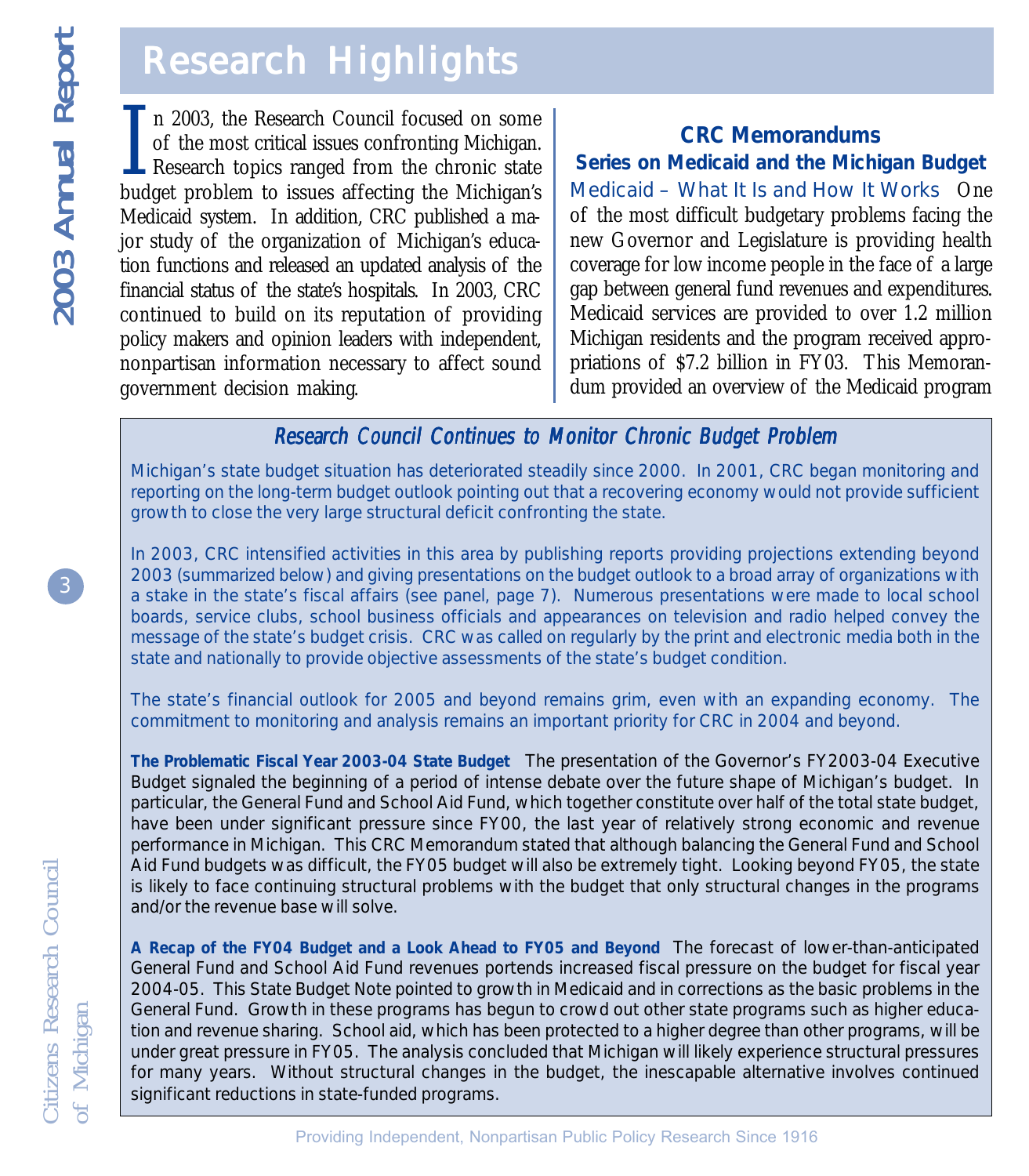and was the first in a CRC series of analyses of the Michigan Medicaid program.

*Medicaid Health Care Services*This second paper in the series brought greater understanding of the Michigan Medicaid program by describing the range of services provided and the allocation of funding to those services and helped to clarify the options available to Michigan policy makers.

*Medicaid Eligibility* The last report of the series described the factors that determine eligibility for Medicaid services. The Memorandum described the many eligibility categories used in Michigan and the eligibility tests applied to each. It concluded that in the 1990s the major portion of persons eligible for Medicaid shifted from those receiving cash assistance to children and pregnant women.

#### **Other Memorandums**

*Michigan Hospital Finances: Fiscal Years 1998- 2002* During the five years 1998 to 2002, Michigan hospitals in total experienced a steady decline in financial status resulting from growing contractual allowances and discounts, operating expenses which grew faster than net patient revenues, and the effects of a weakened economy on investment and contributory income. This memorandum built on the three 2002 papers that looked at Michigan hospital finances and the factors affecting their financial situation.

#### **CRC Reports**

*Organization of State of Michigan Education*

*Functions* This CRC Report took an in-depth look at the State of Michigan education functions, in particular those functions previously housed in the Department of Education that were transferred out of the Department in the 1990s. Some of these functions, such as Disability Determination Services, have little discernible relationship to educational policy and had found more appropriate organizational locations.

#### **2003 Publication List**

#### **CRC Memorandums**

- 1075 Michigan Hospital Finances: Fiscal Years 1998-2002
- 1074 Medicaid Eligibility
- 1073 The Problematic Fiscal Year 2003-04 State Budget
- 1072 Medicaid Health Care Services
- 1071 Medicaid What It Is and How It Works
- 1070 Organization of State of Michigan Education Functions

#### **CRC Reports**

 335 Organization of State of Michigan Education Functions

#### **CRC State Budget Note**

 03-10 A Recap of the FY04 Budget and Look Ahead to FY05 and Beyond

#### **CRC Notes**

2003-01 Local Ballot Issues in the 2002 General Election

#### **Presentations**

- 03-03 State Budget Overview: Prospects for FY2004 and Beyond
- 03-02 Michigan's FY2004 Executive Budget
- 03-01 Michigan Budget Crisis

#### **Miscellaneous**

- **Community Education in Michigan**
- ! Protecting the Elephant

Others, such as the Michigan Educational Assessment Program (MEAP), have a direct relationship to educational policy but had been transferred to departments whose basic missions did not include education.

The approach adopted in the CRC analysis was to recommend placement of activities related to preschool and elementary-education policy in the Department of Education and to recommend creation of an Office of Standards, Assessment, and Accreditation Services to carry out an enhanced quality assurance and oversight function.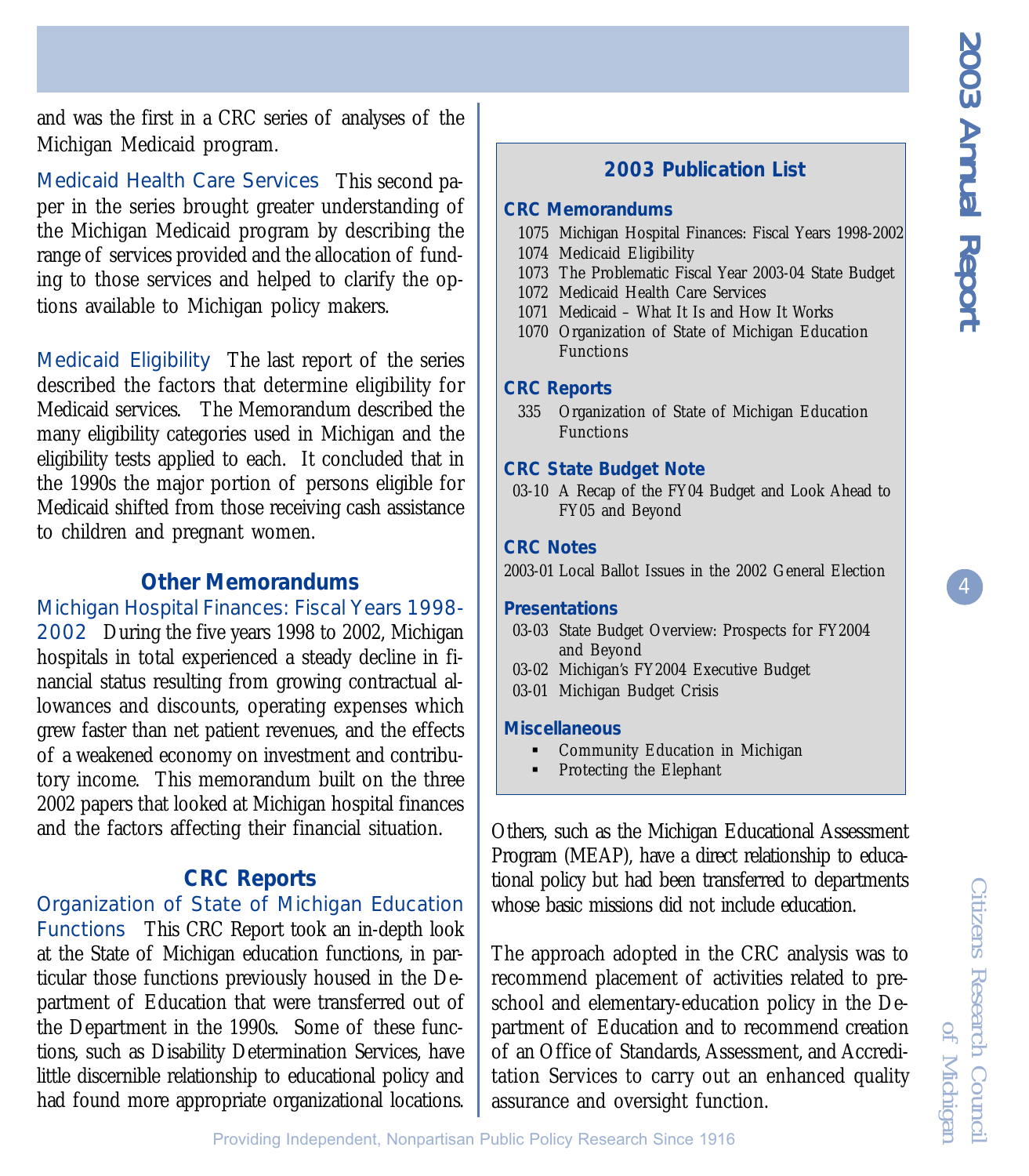# Board of Directors



**W. Frank Fountain** DaimlerChrysler Corporation

# Officers Other Directors



**Jeffrey D. Bergeron** Ernst & Young LLP



**J. Edward Berry** General Motors Corporation



**VICE CHAIR Kent J. Vana** Varnum, Riddering, Schmidt & Howlett LLP



**TREASURER Jeffrey K. Willemain** Deloitte.



**Randall W. Eberts** W.E. Upjohn Institute



**Joshua D. Eichenhorn** Standard Federal Bank



**Daniel T. Lis** Kelly Services, Inc.



**Michael H. Michalak** Comerica Incorporated

5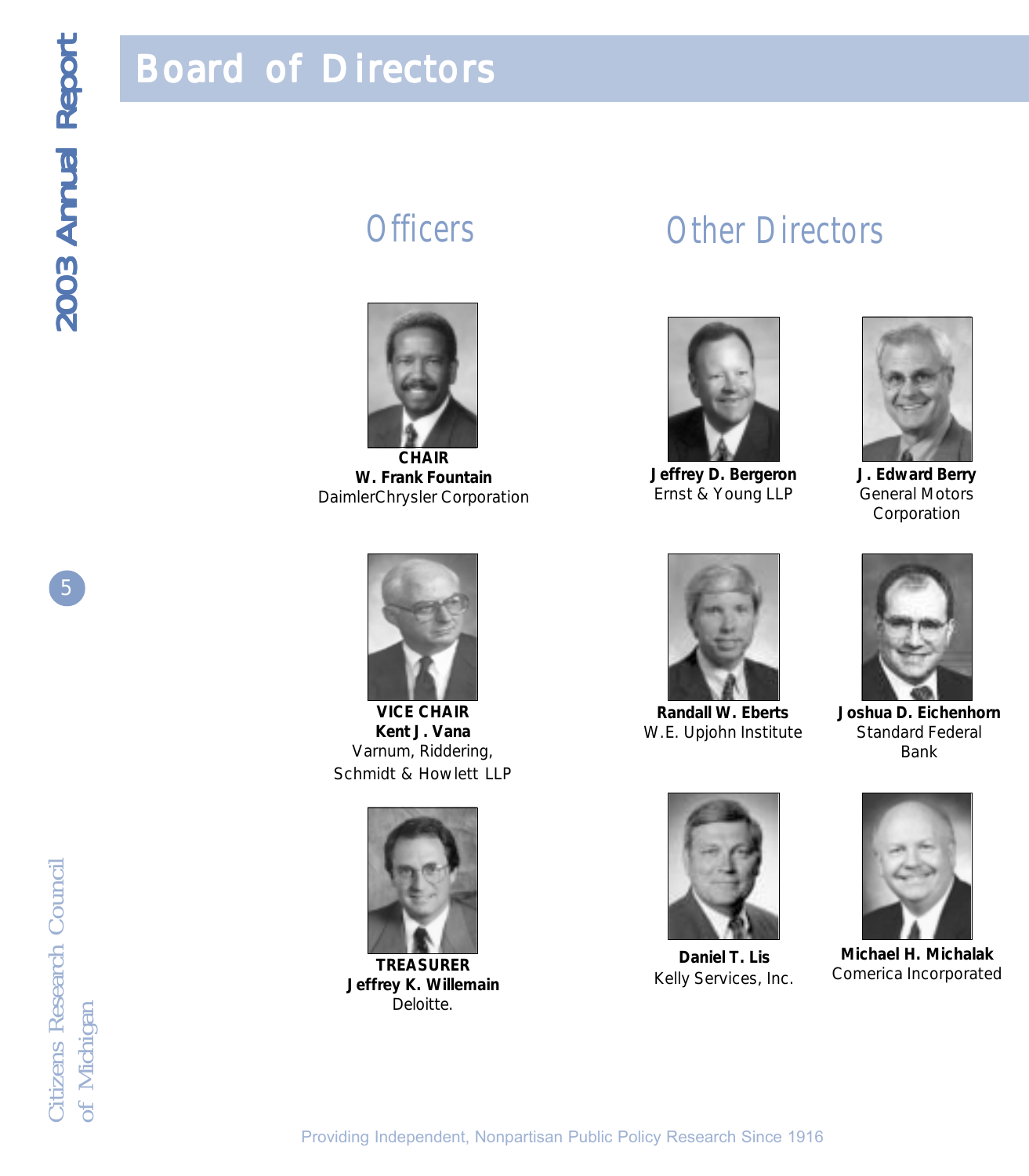

**William M. Brodhead** Attorney at Law



**Beth Chappell** Detroit Economic Club





**Gary L. Collins Terence M. Donnelly** Dickinson Wright PLLC



**Eugene A. Gargaro, Jr.** Masco Corporation



**Frank M. Hennessey** Hennessey Capital LLC



**Marybeth S. Howe** National City Bank of Michigan/Illinois



**Nick A. Khouri** DTE Energy



**Harold Krivan** J.D. Power & Associates



**Irving Rose** Edward Rose & Sons



**Amanda Van Dusen** Miller, Canfield, Paddock and Stone PLC



**Gail L. Warden** Henry Ford Health System



**Martin B. Zimmerman** Ford Motor Company

Citizens Research Council of Michigan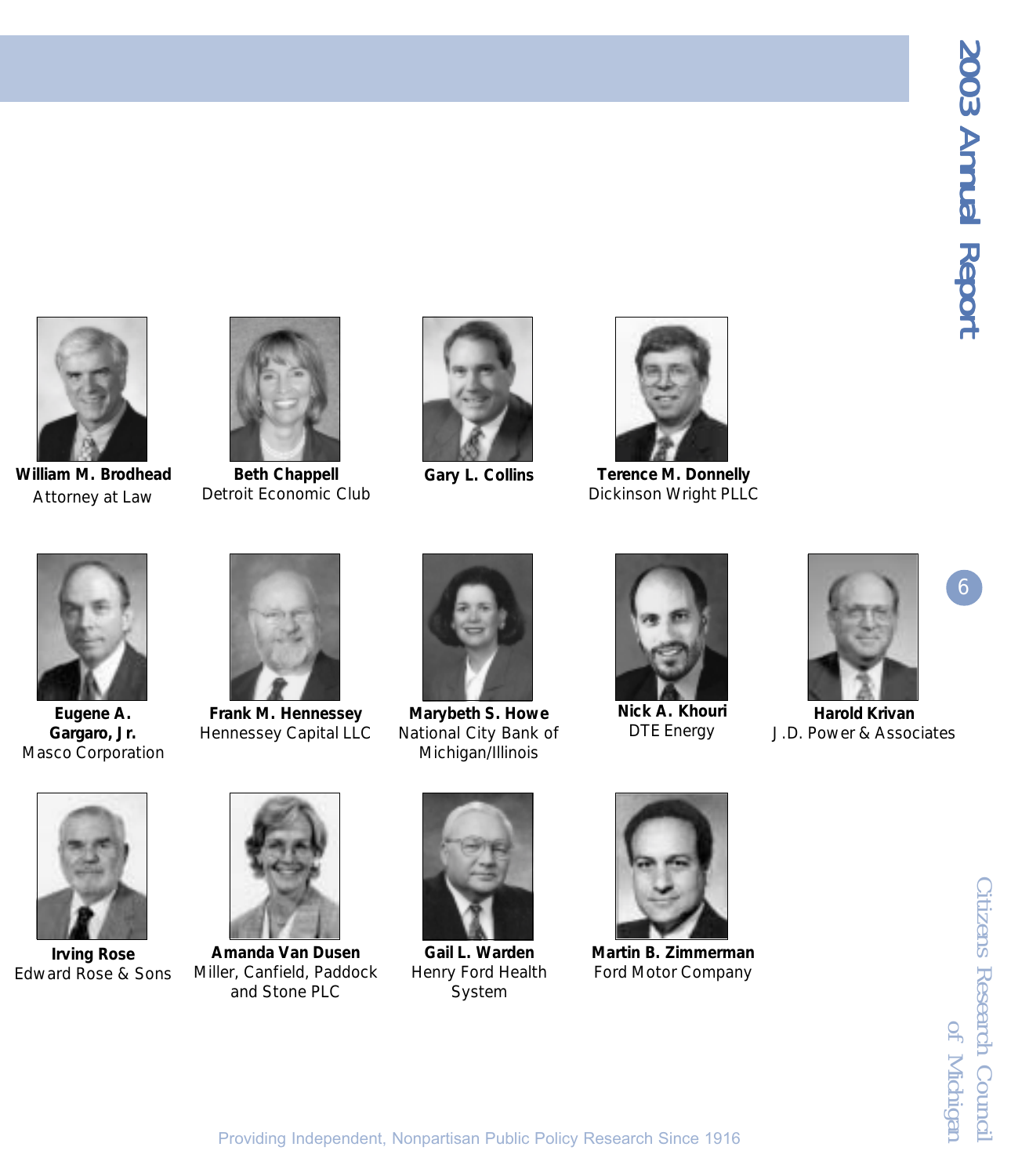# Research Highlights, Cont.

### *Staff Presentations on Chronic Budget Problem*

Research Council staff not only compile research publications, they also are available to present CRC research findings to interested audiences. An example during 2003 was CRC's response to requests for presentation on the state budget crisis. Staff made 68 presentations to a variety of groups concerned about the state financial situation and traveled from Detroit to Grand Rapids, from Temperance to Traverse City – with many stops along the way. A sample of the organizations that heard CRC budget presentations is as follows:

- **American Society for Public Administration**
- **-** Art Serve Michigan
- **Booth Newspapers**
- ! Council of Michigan Foundations
- ! Detroit Regional Chamber of Commerce
- ! Grand Valley Metro Council
- ! Kalamazoo Arts Community
- **Exercise IDE** Lansing State Journal
- ! Michigan Association of Community Corrections Boards
- ! Michigan Association of School Boards
- ! Michigan Association of Secondary School Principals
- ! Michigan Association of School Administrators
- ! Michigan Health and Hospital Association
- **Michigan Municipal League**
- ! Michigan Non-Profit Day
- ! Michigan Society of Association Executives
- **EXEMCOG Executive Committee**
- ! State Board of Education

The principal organizational changes that would occur under the proposed structure included transfer of Career and Technical Preparation and Adult Education from the Department of Career Development to the Department of Education and transfer of the Center for Educational Performance and Information from the Department of Management and Budget to the Department of Education. Transfer of MEAP from the Department of Treasury to the Department of Education took effect in October 2003. Other changes were proposed as well. A summary of this report was published as a CRC Memorandum. This report was made possible by a grant from the C.S. Mott Foundation.

### **CRC Notes**

#### *Local Ballot Issues in the 2002 General Election*

Using a list of local ballot issues compiled by the Michigan Department of State and Publius.org, CRC analyzed the 412 ballot issues  $-45$  county, 84 city, 269 township, and 14 special authority – to determine the kinds of issues voted on in the November 2002 general election and the outcomes of the votes.

#### **Miscellaneous**

*Community Education in Michigan* Proposed cuts to the adult education will lead to a decrease in community education opportunities in Michigan. While FY04 reductions limited the scope of community education programs offered in the state, future prospects for restoring adult education programs will be shaped by how adequately accountability and responsiveness can be combined to meet the needs of learners in Michigan. This report was made possible by a grant from the C.S. Mott Foundation.

*"Protecting the Elephant"* Funding the war on terrorism continues to be debated and one aspect of the debate revolves around the appropriate allocation of the funding burden between the federal government and states and localities. CRC President Earl M. Ryan addressed the costs of homeland security and their allocation in a presentation to the 2003 Annual Conference of the Governmental Research Association in Chicago.

### **Get CRC Reports Instantly**

Most CRC reports are now published only online, although hard copies will be supplied on request. You can access them immediately on the CRC website if you sign up for CRC's E-Mail Update Service. To do this, go the CRC website, www.crcmich.org, click on the "E-Mail Update Service" tab and follow the directions. Or call us at (734) 542-8001. We will then send you e-mail notification of new CRC publications as soon as they are posted on the website.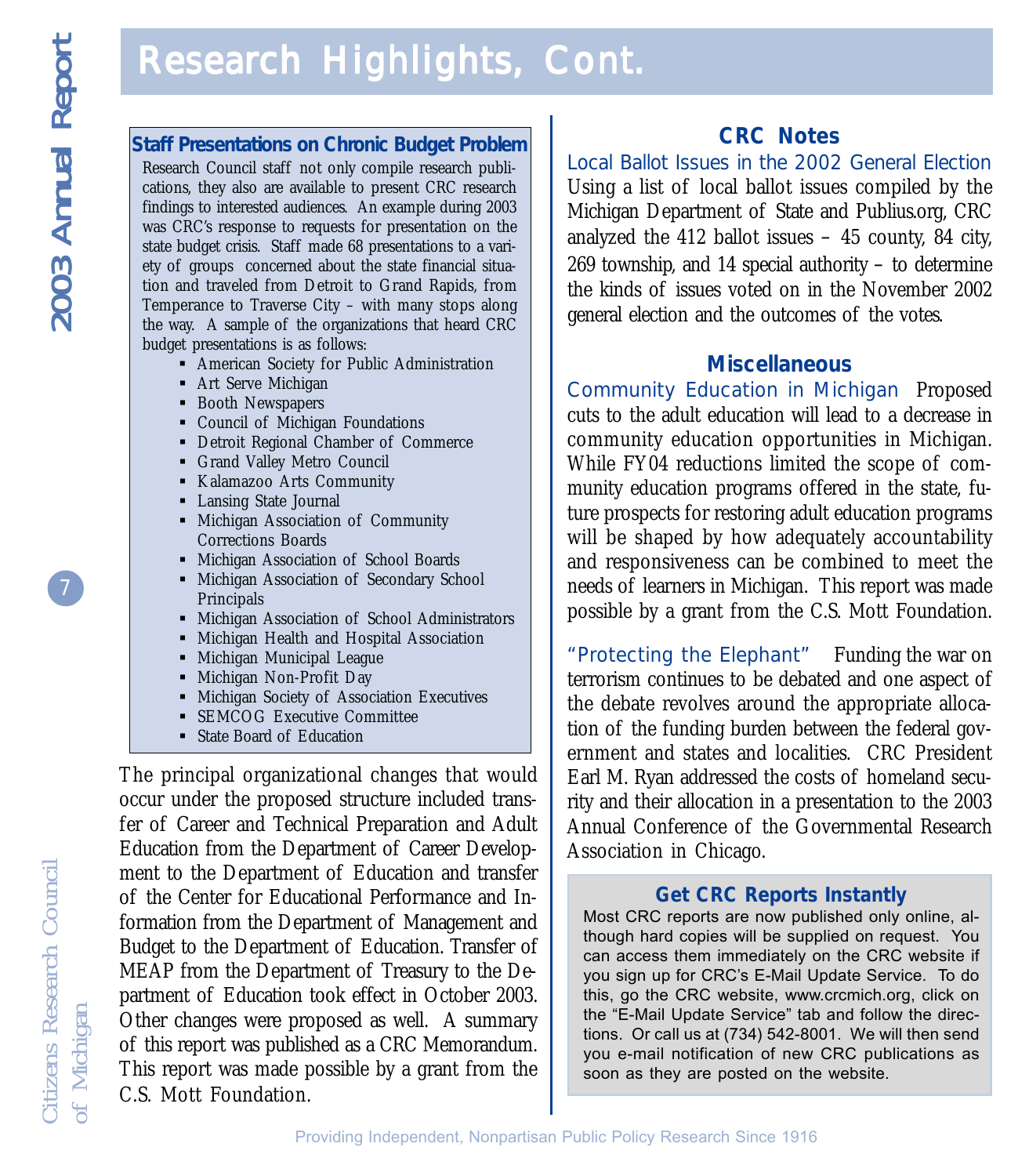# **CRC News & Events**

### **2004 Research Agenda**

CRC will continue to monitor the state's financial situation by publishing reports and giving presentations to interested parties. In particular, CRC will take a close look at the causes of the chronic budget problem to help policy makers come to decisions on avoiding continual structural problems. A report on State of Michigan Civil Service employment trends and another addressing tax options for financing regional services in Southeast Michigan will be released in the first half of 2004. Other research topics include an analysis of water and sewer rates, exploring issues related to hospital certificate of need policy, and developing an online voter resource guide.

#### **Eighty-seventh Annual Meeting**

On October 10, 2003, the Citizens Research Council of Michigan held its eighty-seventh Annual Meeting at the Troy Marriott. The meeting featured a panel discussion *The Future of Higher Edu-*

*cation in Michigan*. A distinguished panel including Mary Sue Coleman, President, University of Michigan; Glenda D. Price, President, Marygrove College; and Michael Rao, President, Central Michigan University presented their views on the challenges facing higher education. Former Senator John Schwarz moderated the panel discussion.

The meeting concluded with a performance by the Capitol Steps, a troupe of current and former Congressional staffers who provided a humorous, satirical take on current events and personalities on Capitol Hill, in the Oval Office and in other centers of power.

**"Thank You" to Annual Meeting Sponsors** CRC's Annual Meeting was underwritten by the following sponsors: Blue Cross-Blue Shield of Michigan; Comerica Incorporated; DTE Energy; DaimlerChrysler Corporation; Deloitte.; Ernst & Young LLP; General Motors Corporation; Henry Ford Health System; Masco Corporation; Miller,



**Participants of the higher eduction panel at the 87th Annual Meeting of the Citizens Research Council. Pictured from left to right are CRC President, Earl M. Ryan; Mary Sue Coleman, President, University of Michigan; Glenda D. Price, President, Marygrove College; John Schwarz; Michael Rao, President, Central Michigan University; and CRC Chair, W. Frank Fountain**

Citizens Research Council of Michigan

Providing Independent, Nonpartisan Public Policy Research Since 1916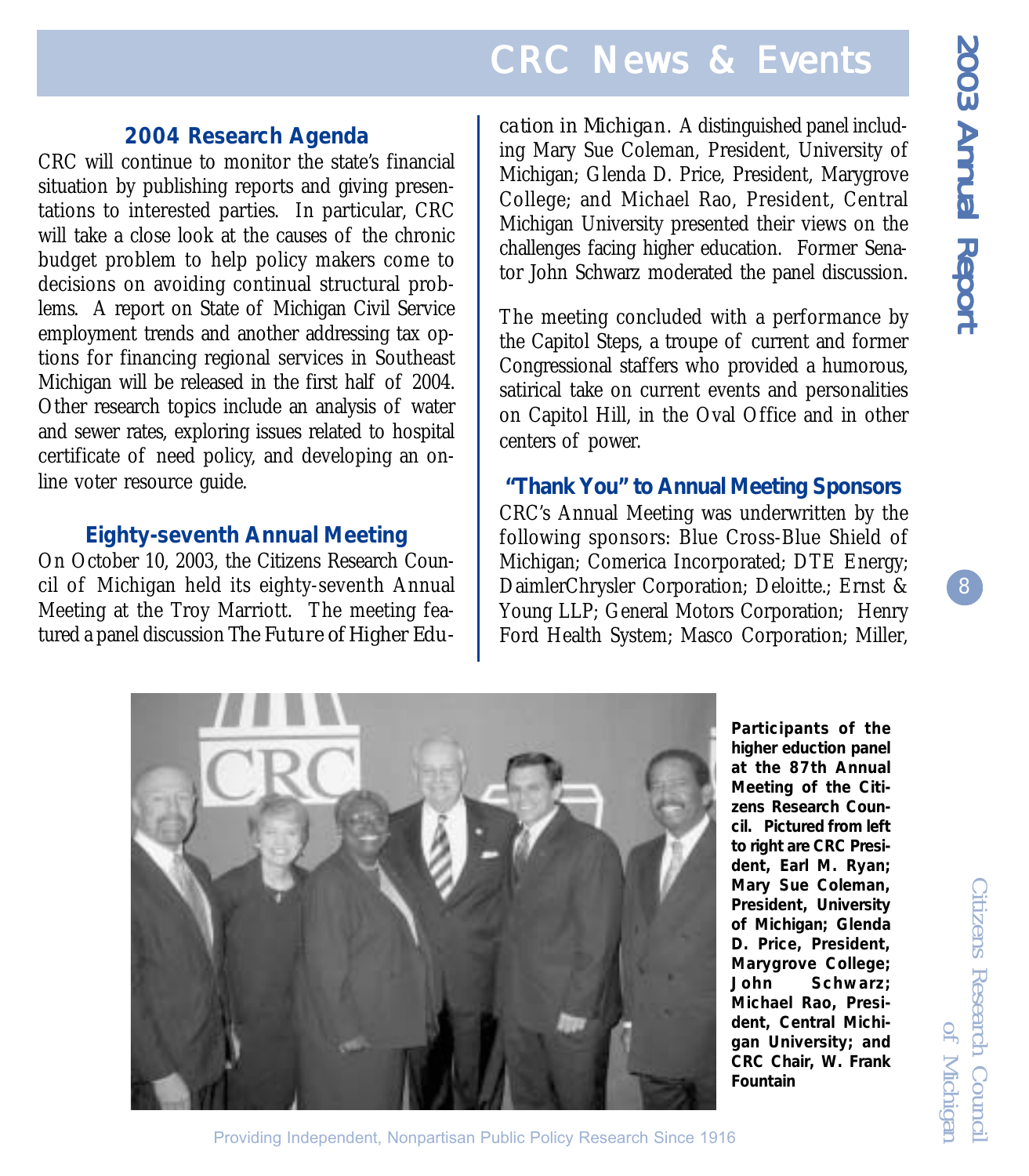# News & Events, Cont.

Canfield, Paddock and Stone PLC; National City Bank of Michigan/Illinois; PVS Chemicals; and Standard Federal Bank. A special "thanks" is noted to DaimlerChrysler Corporation for underwriting the Capitol Steps.

#### **Independence Campaign Update**

The CRC Independence Campaign continues to grow. As of December 31, 2003, CRC has received over \$4.5 million in gifts and formal commitments. The Independence Campaign is an effort to ensure the Citizens Research Council's financial future, preserve its independence, and provide CRC with additional research capacity to monitor the critical areas of education, health care and infrastructure.

#### **CRC Receives Regional Ambassador Award**

At the General Assembly of the Southeast Michigan Council of Governments (SEMCOG), the Research Council received a Regional Ambassador Award for its work on the chronic state budget problem. SEMCOG honors organizations and individuals for their dedicated leadership and service to the South-



**CRC President, Earl Ryan, receives SEMCOG's Regional Ambassador Award from Chairman, LaMar Frederick**

east Michigan Region. CRC's publications and presentations on the state budget problem were identified as important information that was critical for local governments to understand the magnitude and severity of the state's fiscal problem and timely as it alerted local units to start planning for the local fiscal impacts.

### *Independence Campaign Participants*

AAA Michigan ANR Pipeline ArvinMeritor, Inc. Citizens Banking Corporation Comerica Incorporated DaimlerChrysler Corporation Decision Consultants Inc. Deloitte & Touche Detroit Medical Center Dickinson Wright P.L.L.C. DTE Energy Foundation Ford Motor Company Frey Foundation General Motors Corporation

Rollin M. Gerstacker Foundation Guardian Industries Corporation Henry Ford Health System Herrick Foundation Hudson's Hudson-Webber Foundation IBM Corporation JSJ Foundation W.K. Kellogg Foundation Edw. C. Levy Co. Masco Corporation MichCon Foundation

Miller, Canfield, Paddock and Stone PLC Charles Stewart Mott Foundation National City Bank of Michigan/Illinois Pharmacia Foundation J.D. Power & Associates Republic Bancorp Inc. The Skillman Foundation St. John Health System University of Michigan

9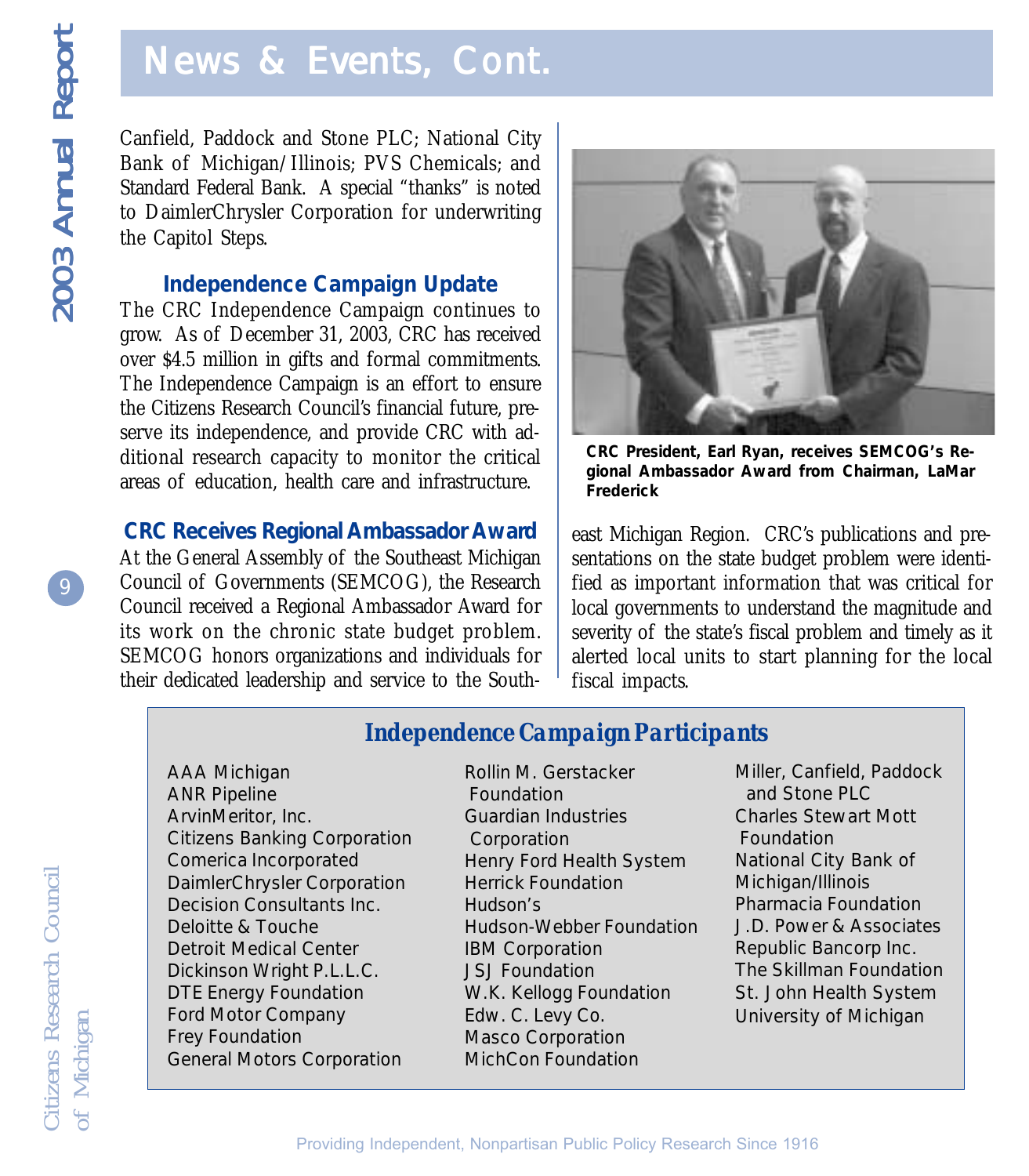### **CRC Recognized by GRA**

At the Annual Conference of the Governmental Research Association in Chicago on July 31, 2003, the Citizens Research Council received a Certificate of Merit for Distinguished Research for its series of reports *Public Policy Issues in the Financing of Michigan Hospitals.* GRA, established in 1914, is a national organization of individuals professionally engaged in government research. The award marks the fourth consecutive year that CRC has been recognized by its peers at GRA for its outstanding research.

#### **Visitors to CRC Website on the Increase**

The number of visitors to the CRC website, *www.crcmich.org*, increased 24 percent in 2003 over totals reported for 2002 – the previous highwater mark of website utilization. Average monthly visits in 2003 were 11,707 compared to 9,353 in 2002. Furthermore, 10 months in 2003 posted over 10,000 visits. Prior to 2003, the 10,000 visitor-level had been surpassed only three times in the history of the website and two occurred during the extraordinary traffic reported in October and November 2002 - the "election season" - when CRC ballot analyses were in high demand. It is evident that CRC's strategy of increased reliance on its website to distribute the results of its research has been successful.





**CRC directors and trustees gather at the 87th Annual Meeting. From left to right - Director, Amanda Van Dusen; Chair, Board of Trustees, Daniel J. Kelly; Director, Jeffrey D. Bergeron; and Director, William M. Brodhead**

**New Officers and Directors Elected** New directors and officers were elected in October at the eighty-seventh Annual Meeting. **W. Frank Fountain**, DaimlerChrysler Corporation, was elected to a second term as Chair. **Kent J. Vana**, Varnum, Riddering, Schmidt & Howlett LLP, and **Jeffrey K. Willemain**, Deloitte., were re-elected as Vice Chair and Treasurer, respectively.

Three new directors were elected at the Annual Meeting. Joining the Research Council board of directors were **Beth Chappell**, Detroit Economic Club; **Frank M. Hennessey**, Hennessey Capital; and **Michael H. Michalak**, Comerica Incorporated.

#### **New Trustees**

Also elected at the October Annual Meeting were several members to the Board of Trustees. New Trustees include: **Judith I. Bailey**, Western Michigan University; **David Eisler**, Ferris State University; **William Hartman**, Citizens Banking Corporation; **Samuel Kirkpatrick**, Eastern Michigan University; **Kenneth Matzick**, William Beaumont Hospital; and **Betty J. Youngblood**, Lake Superior State University.